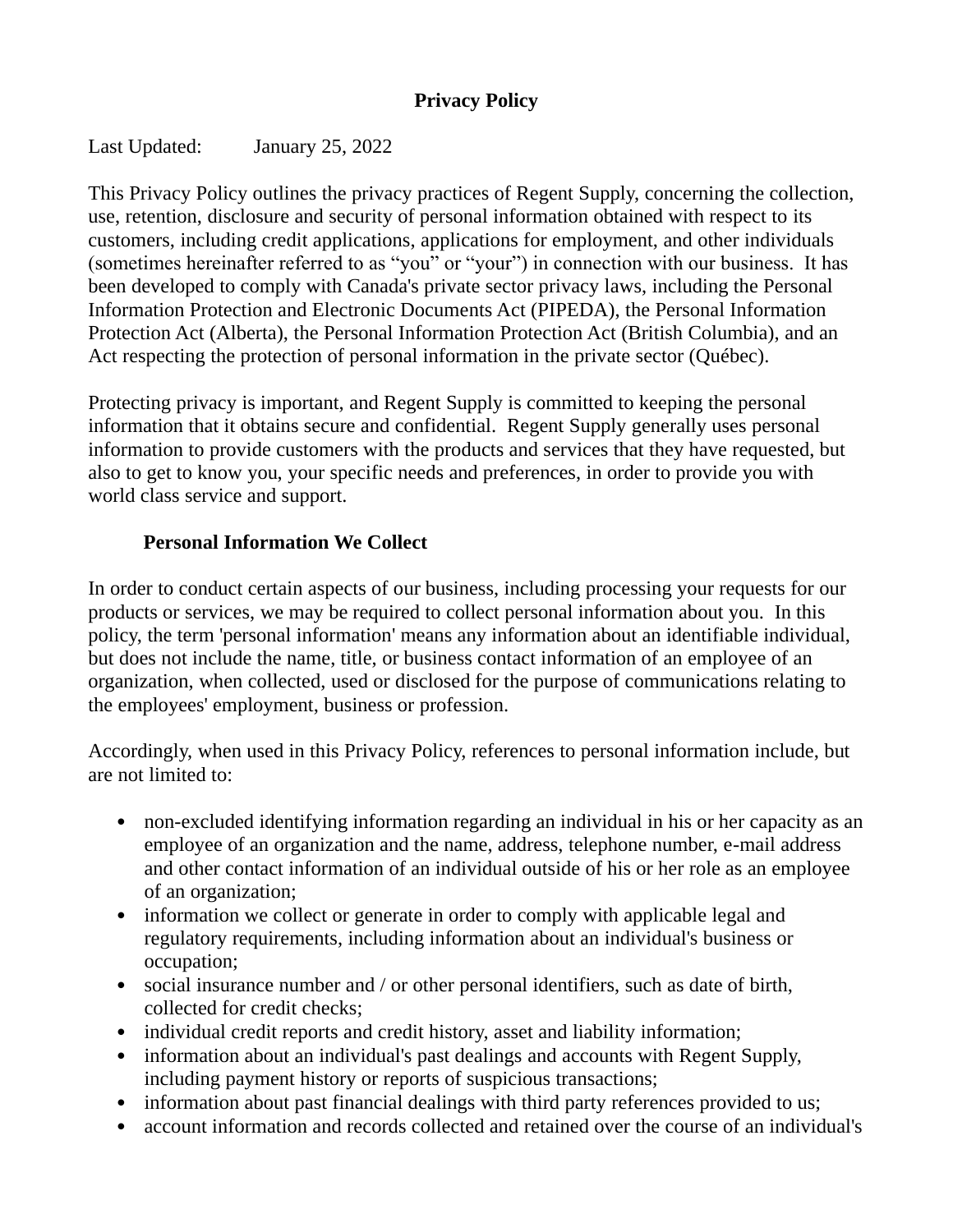relationship with us; and

• such other personal information collected with an individual's consent, or as permitted or required by law.

Please note that you are never required to provide us with your social insurance number; however, in order to accurately process a credit application received from you, we require a social insurance number, date of birth or driver's license number.

# **Collection of Personal Information**

Regent Supply and its representatives may collect personal information in a number of circumstances in connection with our business and we may collect or receive personal information through a number of other sources, including:

- when you request a quote, order, purchase, return or exchange any of our products or services;
- when you submit a credit application, whether personally or on behalf of a corporate credit application, including in the capacity as a guarantor of the obligations of a corporate customer;
- when you correspond with us, including electronically, to contact one of our representatives, provide us with feedback or participate in promotions which we may make available;
- when we receive corporate information from existing or prospective customers in order to evaluate potential business relationships;
- when we access publicly available registries and databases to learn more about existing and potential customers;
- from credit reporting agencies and current and past creditors;
- from third party financial institutions and similar references, as provided in connection with a credit evaluation;
- through our research on industry sectors and other areas relevant to our business;
- from our affiliates with whom you may have had past dealings;
- when you visit or use the Regent Supply website, which may involve the collection of: (a) visitor data provided voluntarily by site users; (b) site data that is collected automatically by our systems to provide us with information about site use, for research analysis purposes;
- when you apply for employment with Regent Supply; and
- other ongoing transactions or interactions with Regent Supply.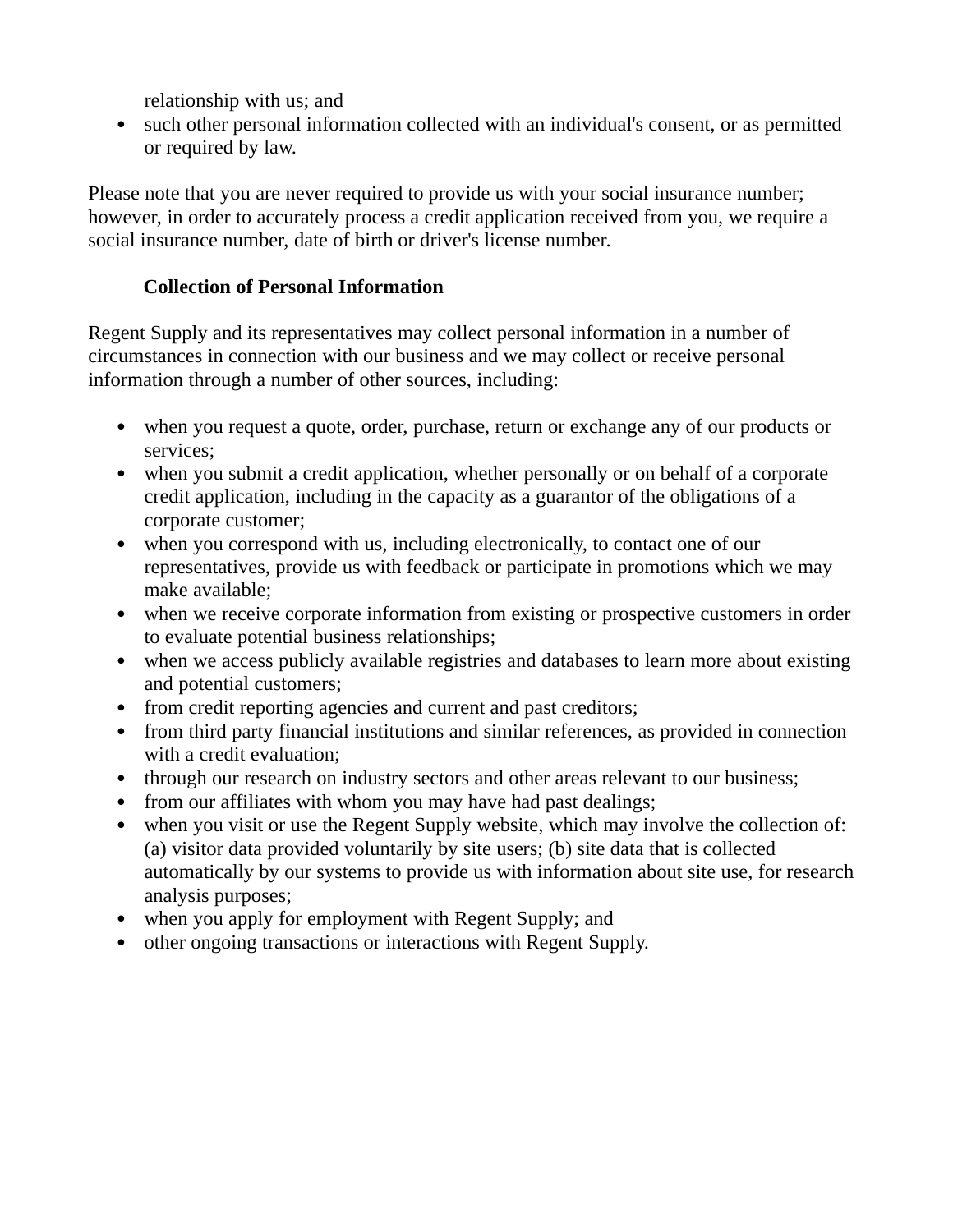### **Use of Personal Information**

Personal information will be used only for those purposes to which the affected individual has consented, subject to certain exceptions detailed below, as permitted or required by applicable privacy laws.

Regent Supply may use personal information, with the affected individual's consent, in connection with credit decision-making, account opening processes and the ongoing administration of our business relationships, including for such purposes as:

- identifying our customers, including the identities of directors, officers and guarantors of corporate customers;
- developing and maintaining our relationship with you, including with respect to the promotion or offering of additional products and services that might benefit or be of interest to you, processing orders, providing ongoing service and arranging delivery of products or services;
- renewing individual and corporate credit applications in furtherance of our credit approval process, including to make a determination of credit worthiness and whether to extend credit in response to credit requests;
- to obtain and exchange credit information from and with credit reporting agencies, credit references and other sources with whom you have or may expect to have financial dealings;
- monitoring, detecting and preventing fraudulent and suspicious transactions, including meeting risk management and fraud monitoring requirements;
- checking an individual's past dealings or accounts with us, or our affiliates;
- otherwise meeting legal and regulatory requirements;
- enforcing accounts and collecting any amounts owing to us;
- in connection with audit requirements;
- maintaining business records for reasonable periods to meet reasonable business needs and in accordance with legal and regulatory records retention requirements;
- evaluating an application for employment;
- generally managing and administering our business; and
- as otherwise consented to by an individual consent or as permitted or required by law.

In some circumstances, Regent Supply may use and disclose personal information without the affected individual's consent, including where:

- we have reasonable grounds to believe the information could be useful when investigating a contravention of a federal, provincial or foreign law, and the information is used for that investigation;
- an emergency exists that threatens an individual's life, health or security;
- the information is for statistical study or research;
- the information is publicly available, as defined in applicable privacy laws;
- the use is clearly in the affected individual's interest, and consent is not available in a timely way;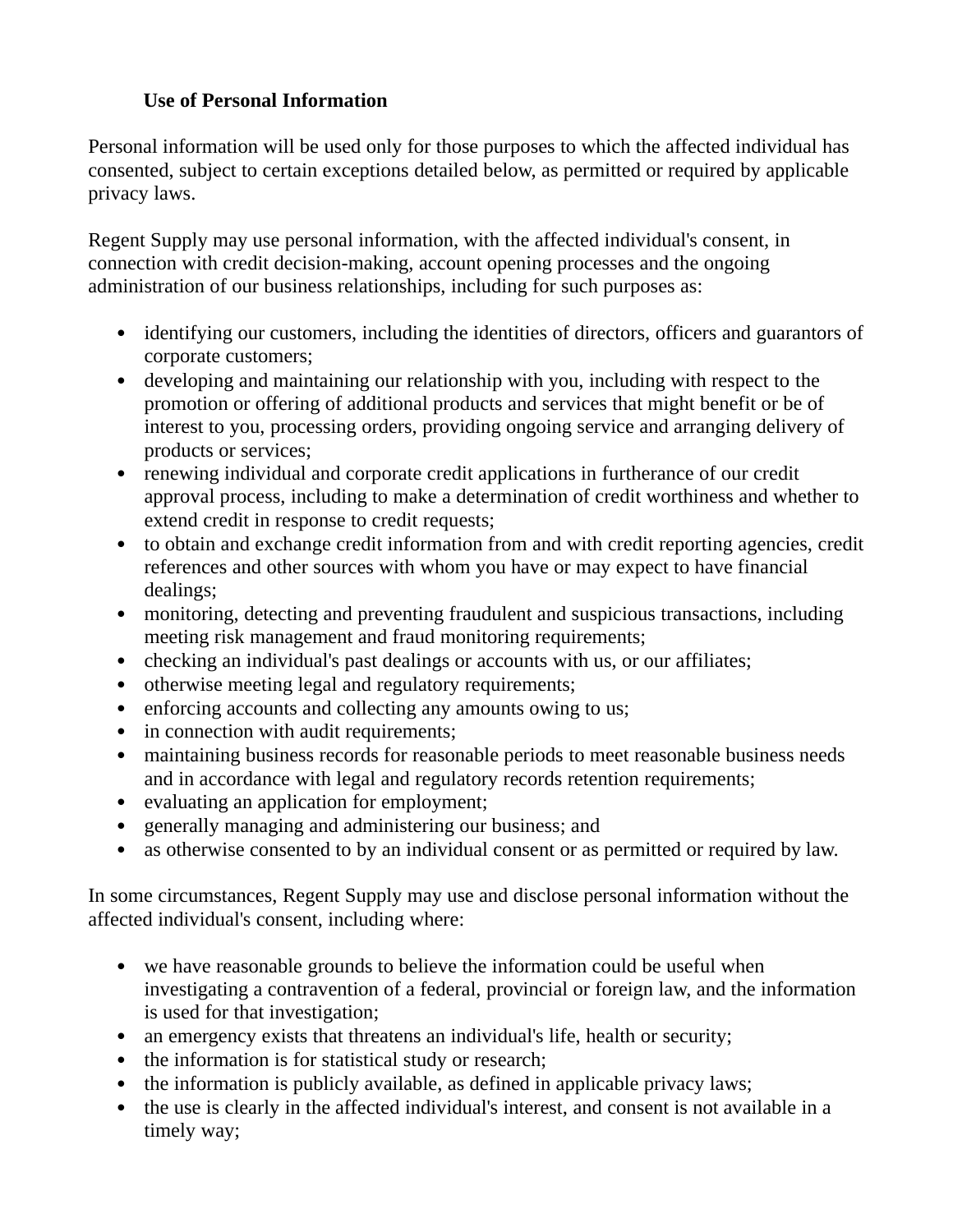- knowledge and consent would compromise the availability or accuracy of the information, which is relevant to the detection, suppression or prevention of fraud, the investigation of a breach of an agreement or contravention of the law; or
- collection is required to investigate a breach of an agreement.

## **Disclosure and Transfer of Personal Information**

Personal information will be accessible by those Regent Supply employees, officers and directors that need to know the information for the purposes of their work, including as identified below.

We may otherwise disclose personal information as set out below, with the affected individual's consent or as permitted or required by law.

- Services and Transactions: We may disclose personal information as necessary in connection with the transactions, products and services you have requested, including to third party suppliers in respect of the product warranties offered to you;
- Disclosure within the Regent Supply family: Certain personal information about individual representatives of our corporate customers (including officers, directors, shareholders, owners, principals and guarantors) may be disclosed to our affiliates for the purposes of our and their ongoing risk management, fraud detection and security requirements, as well as for identify, financial and related background verification in connection with the provision of products and services.
- Service Providers: We may use agents and service providers (including computer technology and financial service providers such as credit card issuers, credit reporting agencies, and those of our affiliates acting in such capacities) to collect, use, store, and / or process personal information on our behalf, and personal information may be transferred to those entities for the purposes described in this Privacy Policy.
- Business Transactions: Personal information may be used by Regent Supply and disclosed to parties connected with certain business transactions, such as the proposed or actual financing, insuring, sale or amalgamation of all or part of Regent Supply or our business or assets, and for the purposes of evaluating and / or performing a proposed transaction. These purposes may include permitting parties such as lenders, insurers or purchasers to determine whether to proceed or continue with a proposed transaction; fulfilling reporting, inspection or audit obligations to those parties; and disclosing personal information as part of conducting a purchase or sale. Assignees or successors of Regent Supply or our business or assets, or those of our affiliated entities, may use and disclose personal information for the purposes described in this Privacy Policy, unless further consent is obtained.
- Internal Processes: We may disclose personal information as reasonably necessary to meet insurance, audit, processing and regulatory requirements.

Personal information disclosed to third parties will be protected by a confidentiality, nondisclosure or other similar agreement requiring appropriate privacy protection.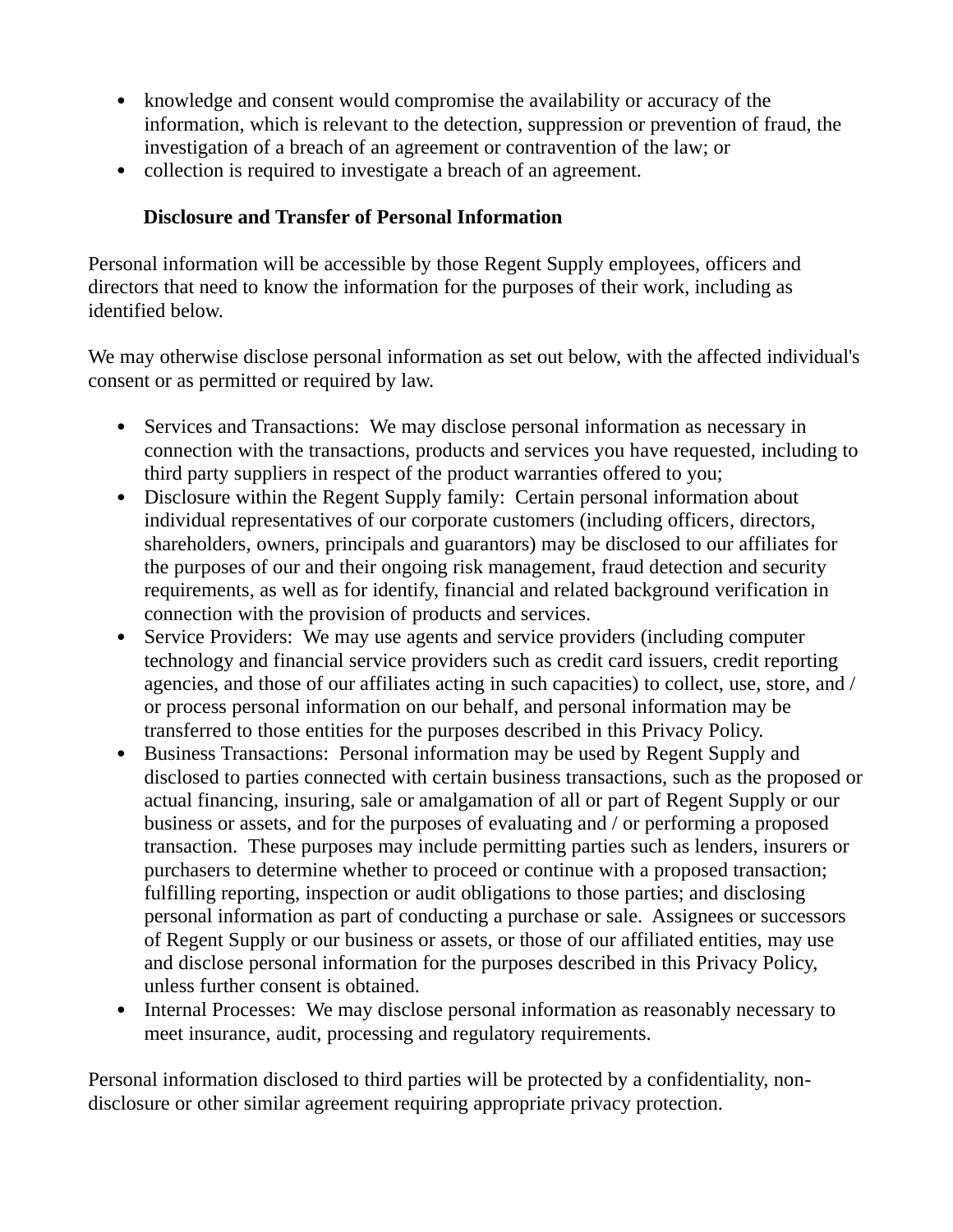PIPEDA permits Regent Supply to disclose personal information to third parties, without the affected individual's knowledge and consent, to:

- a lawyer representing Regent Supply;
- collect a debt owed to Regent Supply by the affected individual or customer with respect to whom the affected individual's personal information was collected;
- comply with a subpoena, a warrant or an order made by a court or other body with appropriate jurisdiction;
- a law enforcement agency in the process of a civil or criminal investigation; or
- a government agency or department requesting the information.

PIPEDA also permits Regent Supply to transfer personal information to a third party without the affected individual's knowledge or consent if the transfer is simply for processing purposes and the third party only uses the information for the purposes for which it was transferred.

Regent Supply will ensure, by contractual or other means, that third parties to whom personal information is disclosed or transferred, protects the personal information in accordance with this Privacy Policy, and uses it only for the purposes for which it was disclosed or transferred. Your personal information will never be traded, rented, or sold to any third party without your consent.

## **Disclosure and Transfers Outside of Canada**

Some of the third parties to whom we may disclose or transfer personal information, including our affiliates, may be located outside of Canada.

Accordingly, any personal information which is disclosed, transferred, stored or processed outside of Canada may be subject to legal requirements in foreign countries, applicable to Regent Supply or the third parties, including the laws of the United States.

### **Consent**

Where required, an individual's express, written consent will be obtained before or at the time of collecting personal information and the purposes for the collection, use or disclosure of the personal information will be provided to the individual at the time of seeking his or her consent. Once consent is obtained from the individual to use his or her information for those purposes, Regent Supply has the implied consent of the affected individual to collect or receive any supplementary information that is necessary to fulfill the same purposes. Express consent will also be obtained if, or when, a new use is identified.

By signing a credit application and / or other form, implied consent is granted by the individual to obtain and / or verify information from third parties such as banks, credit bureaus and other lenders in the process of assessing the credit worthiness of an individual or corporate customer on whose behalf the individual's personal information is collected.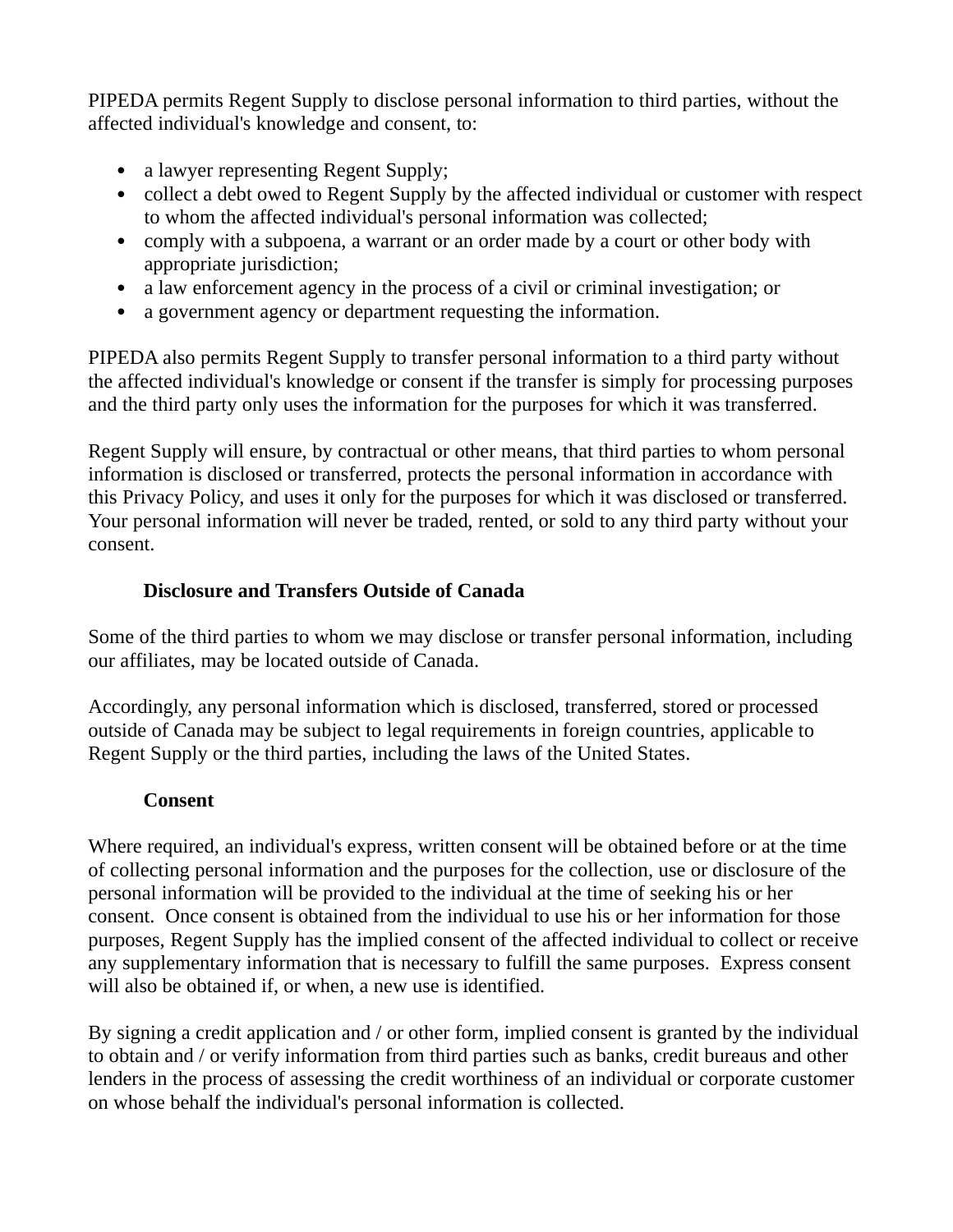An individual can choose not to provide some or all of the personal information at any time, but if Regent Supply is unable to collect sufficient information to proceed with the approval of a request for credit, such request may be delayed, or turned down.

A customer or an individual can withdraw consent to the use of his or her personal information at any time by making such a request in writing to Regent Supply, at the address detailed below in this policy.

This Privacy Policy does not cover statistical data from which the identify of individuals cannot be determined. Regent Supply retains the right to use and disclose statistical data as it determines appropriate.

# **Retention of Personal Information**

Personal information will be retained in customer files for as long as the file is active and for such periods of time as may be required for reasonable business purposes and as prescribed by applicable laws and regulations.

For example, a credit file will be deemed inactive if an application for credit is rejected, when financial obligations are repaid in full, or when a guarantee is terminated. Information contained in an inactive file will be retained for a period of seven (7) years, except in the case where an application is rejected; in which case the personal information contained in the file will be retained for a period of up to two  $(2)$  years.

## **Accuracy**

Regent Supply endeavours in good faith to ensure that any personal information provided by the individual in his or her active file(s) is accurate, current and complete as is necessary to fulfill the purposes for which the information has been collected, used, retained and disclosed. Individuals are requested to notify Regent Supply of any change in personal or business information collected by Regent Supply. Information contained in inactive files is not updated.

## **Safeguards**

Regent Supply will use physical, organizational, and technological measures to safeguard personal information to only those Regent Supply employees or third parties who need to know this information for the purposes set out in this Privacy Policy. This includes limiting access to these employees who need to know such information (for example, those who have to make a determination as to a customer's eligibility for credit); storing files in filing cabinets when not in use, and restricting access to work areas where active files may be in use; shredding files prior to disposal to prevent inadvertent disclosure to unauthorized persons; restricting access to Regent Supply computers and networks that contain personal information in electronic databases, or other formats, through password protection and internal Regent Supply security policies, and implementing technical security measures, such as limited access data-centers, intrusion detection, firewall technology, and secure socket layer certificate authentication.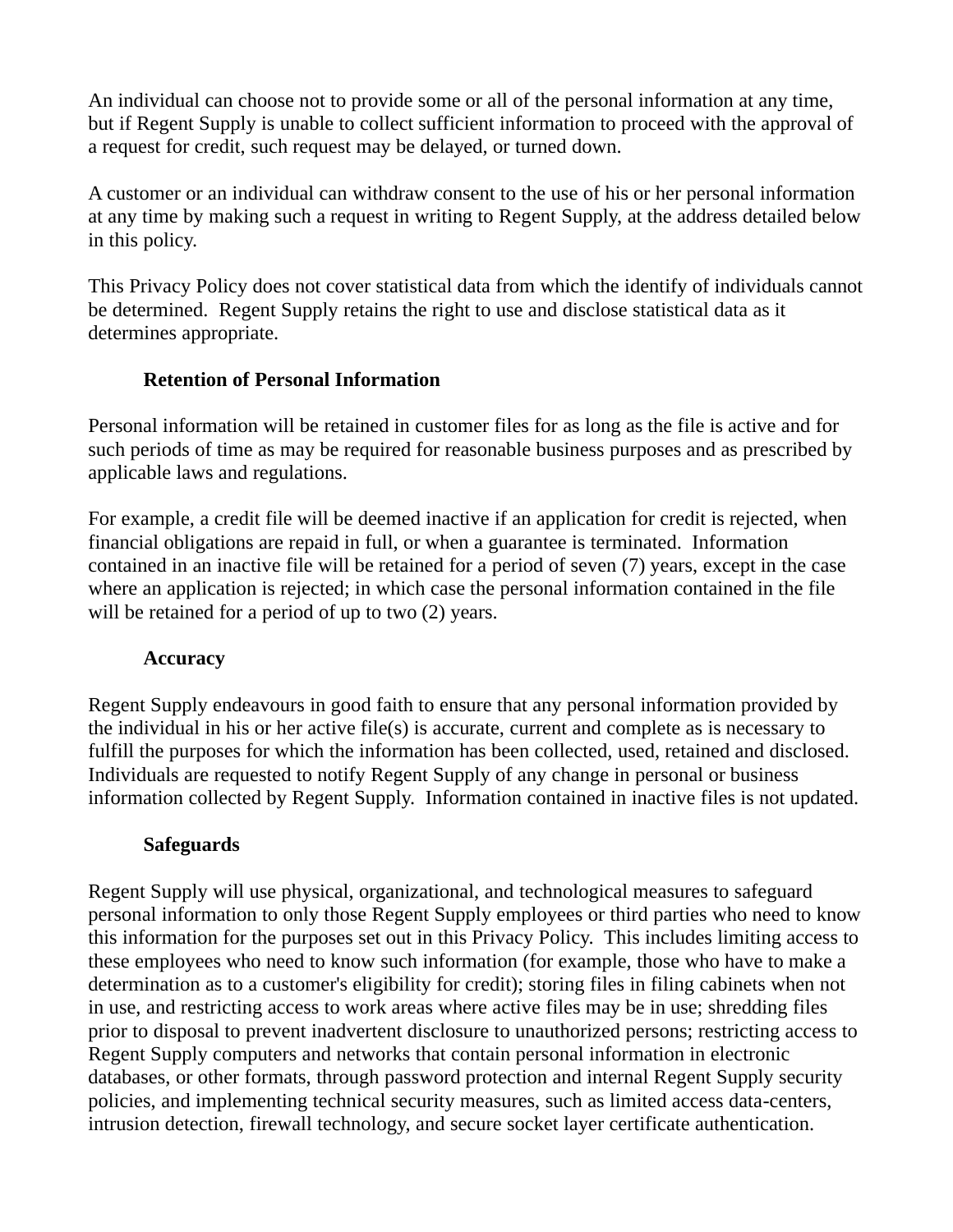### **Questions, Requests for Access, and Complaints**

Any questions regarding this or any Privacy Policy of Regent Supply may be directed to the Chief Privacy Officer. Requests for access to information or complaints must be made in writing, and sent to the Chief Privacy Officer at the address below:

c/o Regent Supply Attn: Chief Privacy Officer 4523 97 Street Edmonton, AB T6E 5Y8

Requests for access will be fulfilled within 30 days and individuals will be informed of the existence, use and disclosure of their personal information. If upon receiving access, you find that the information held by Regent Supply is inaccurate or incomplete, upon providing documentary evidence to verify the correct information, Regent Supply will promptly make the required changes to the personal information retained by it; provided, however, that you may asked to provide identification and / or other proof acceptable to Regent Supply to verify such inaccuracies or changes.

### **Recourse**

If an individual has a concern about the personal information handling practices of Regent Supply, a complaint, in writing, may be directed to the Regent Supply Chief Privacy Officer. Upon verification of the individual's identity, the Regent Supply Chief Privacy Officer will act promptly to investigate the complaint and respond to the individual within 60 days.

Where the Regent Supply Chief Privacy Officer makes a determination that the individual's complaint is well founded, the Regent Supply Chief Privacy Officer will take the necessary steps to correct the offending information handling practice and / or revise the privacy policies and procedures of Regent Supply. Where the Regent Supply Chief Privacy Officer determines that an individual's complaint is not well founded, the individual will be notified in writing of such determination.

If the individual is dissatisfied with the finding of and corresponding action taken by the Regent Supply Chief Privacy Officer, the individual may bring forward a complaint to the appropriate Privacy Commissioner for their jurisdiction at the address below: